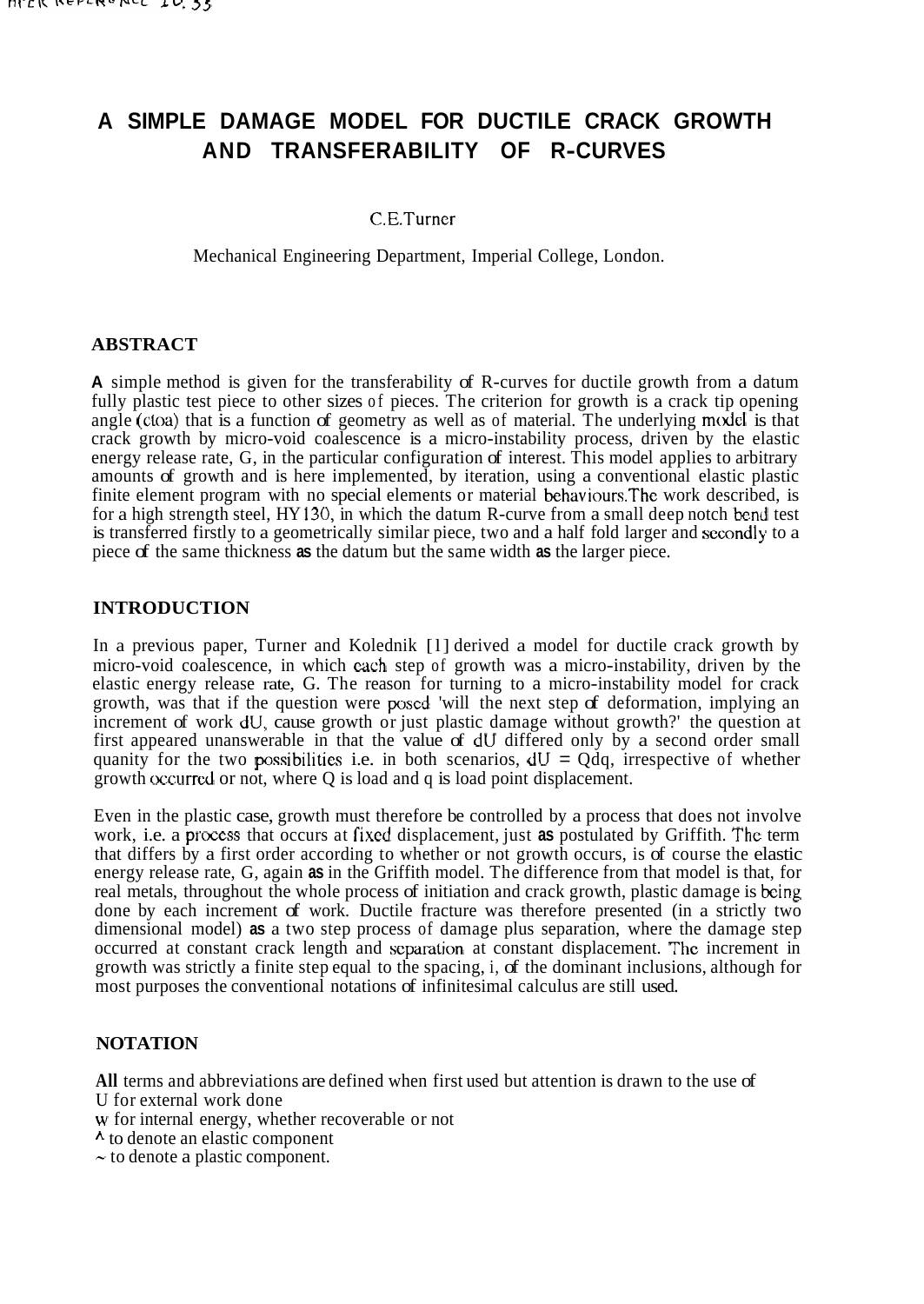#### **THE MICRO-INSTABILITY MODEL FOR DUCTILE GROWTH**

The combined problem of growth and plastic deformation was then set in terms of the balance bctwccn the driving energy **rate,** C, and the energy dissipation rate, D, **as** 

$$
C = (dU - dw^*)/Bda = Qdq \sim /Bda + G(f) = D
$$
 (1)

 $\sim 10$ 

 $dU$  being the increment in work done,  $dW^{\wedge}$  the increment in clastic stored energy for thickness B and increment of crack growth, da, Q the load, dq- the change in the plastic component of displacement and G(r) the conventional energy release rate, **as** in lefm, but with **(f)** added to remind that the term is here an energy dissipated during fracture.

In [l], the deep notch bend (dnb) test configuration was seen **as** particularly easy to analyse for the datum case. The crack tip opening angle (ctoa) is defined in terms of the energy dissipation rate, D, and the position of the instantaneous centre of rotation r\*b ahcad of the crack tip, Braga and Turner [2], to give,

$$
dq - /da = S\alpha(g) \sim /4r^*b
$$
 (2)

where S is span, b is remaining ligamant and  $\alpha(g)$  is the ctoa, with (g) to remind that ctoa is here defined from the global field, not as a locally measured term, and marked  $\sim$  to remind that, at the onset of micro-instability, the ctod is overwhelmingly plastic. Hereafter the  $(g)$  is omitted. As shown in [1], the value of  $\alpha$ -/r<sup>\*</sup> can readily be found by plotting the plastic component of displacment, q-, versus Inb, the natural logarithm of the currently remaining ligament length. The crack mouth opening,  $V_{-}$ , is also plotted versus  $q$  – to give  $r^*$  in terms of the slope

$$
r^* = \{ (S/4)(dV \sim /dq \sim) - a(o) \} / b(o)
$$
 (3)

where a(o) is the initial crack length and  $b$ (o) the initial ligamant length. For a fully plastic test piece, where initiation is almost at the point of maximum load, the two plots are linear and the resulting value of *a-* is constant with growth. This is called a 'steady state' regime of growth and is essential to find the datum value of ctoa by such a simple method.

It is pointed out that ctoa, not ctod, is the criterion for growth implied by this interpretation of the experimental dnb data and that this ctoa, **as** here defined, is explicitly related to dU and thus to any other field term such **a..** dJ, **so** that the difficult problem of relating measured local terms, such **as** ctod meamred by infiltration or photogrametric techniques, is side-stepped. Thus,

$$
dJ(b) \sim d a = \eta \sim (Q dq \sim) / B b d a = \eta \sim L / 4r^* \sigma(o) \alpha \sim
$$
 (4)

where the load, Q has been written **as**  $L\sigma(o)Bb^2/S$ , L being the plastic constraint factor on load, a value of about **1.36** at limit state in bending and  $\sigma$ (o) is the yield stress. The term  $dJ(b)$  is defined in terms of the **q** factor and the current ligament, b, without a so-called correction term of the form Jda/b since the energy Qdq- has been expended at fixed ligament size, with only the elastic component of energy being excahanged whilst b is changing at each step in growth to (b - da). **As** a separate issue, illustrated **later** but not here discussed, it has been found in all the present computations that the far field integral term, d(J(ff) - *G),* agrees to within about 2% with the term  $dJ(b)$ ~, just defined.

#### *The computational model*

The ctoa *can* also seen **as** the ongoing crack tip opening displacement (ctod) divided **by** the increment of growth. That increment would in reality be the dominant inclusion spacing, i, but in a computational model would be the element size at the crack tip, h, itself equal to the increment of growth, da. In the computations reported later,  $h = 0.4$ mm.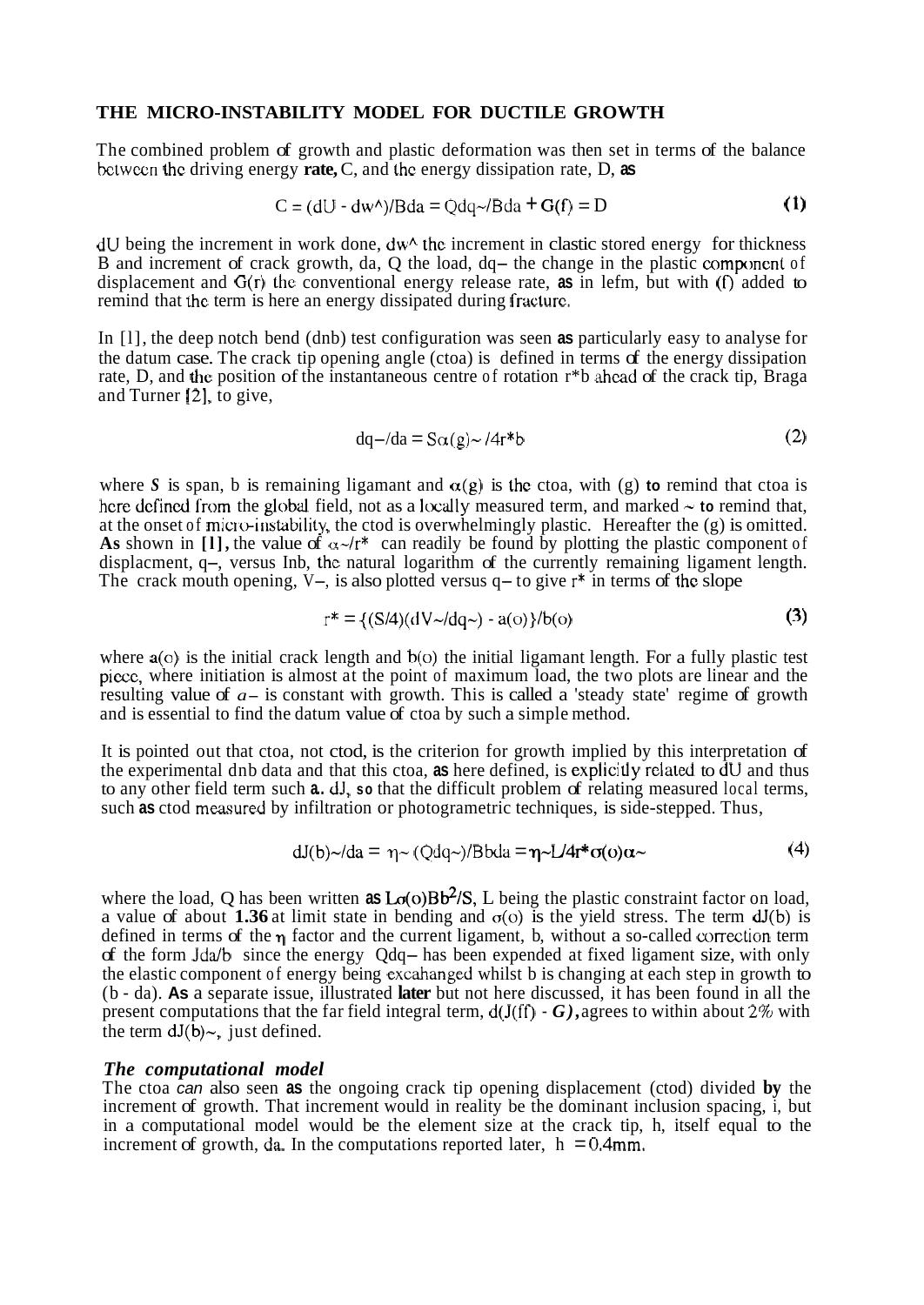The 2D finite element (fe) computations have been made using conventional 8-node isoparamctric elements which have no opening displacement at the crack tip. It might have been preferable to use collapsed node elements, at least for initiation, but that was not done. The ctoa is therefore represented as the ctod at one clement before the tip,  $\delta(t-1)$ , divided by the element size, h. **As** already remarked, at the instant of instability this ctod is essentially plastic, whereas in the fe model an elastic component is necesarily introduced, though not relevant to the physical model. The actual ctod applied in the fc program is therefore, [1],

$$
\delta(t-1) = h\alpha \sim + h\alpha^{\wedge} \tag{5}
$$

where, for a constant value of G in the steady state regime,  $\alpha^{\wedge}$  is  $d(2v^{\wedge}/da)$  evaluated at t -1, where  $2v^{\wedge}$  is the crack flank clastic displacement. i.e.  $\alpha^{\wedge} = 2\sqrt{(2G/E')\pi}$  where E' is the effective modulus, in plane stress **or** plane strain as may be.

Growth is implemented in the conventional way, by successive reductions of the crack-tip nodal force. The intention is not to model the micro-instability process **per** se in the fe work, but to use, or derive, ctoa values relevant to it. In [1], the micro-instability process was modelled algebraically, by considering the size of the micro-ligament remaining at any stage of growth of a spherical void, and the balancc between its remaining uniaxial strength and the driving force per unit thickness, G. The result was

$$
\alpha \sim \sqrt{G} = H(\alpha \sim) \text{ f(material)}
$$
 (6)

where  $H(\alpha)$  was a function there evaluated to be nearly constant for a range of values of  $a-$ . Steady state growth occurs with both cloa and G constant with growth, so to present a simple picture, it is describable approximately by the phrase  $\alpha \sim \sqrt{G}$  is constant'. Even for a given material, the value of the constant is however size and configuration dependent but, as seen below, this simple model seems adequate to allow transfer of the experimentally found datum state to other sizes and configurations. It will be realised that both  $a-$  and G are unknown beforehand, when attempting to transfer data from one case to another. **A** simple but useful approximation for G at limit lad in thc dnb casc was given by Mcrkle 141 **as** 

$$
G \approx L^2 \sigma(o)^2 b/E'
$$
 (7)

where L is again the plastic constraint factor on load. In the elastic-plastic case, such a value of G may be well above the lefm value of toughness,  $G(Ic)$ . Eqn.7, in conjunction with the  $\alpha \sim \sqrt{G}$ rule and Eqn.4, implies that, for steady state growth, a 'wider piece, lower R-curve' effect **can** be expected, the curves scaling to  $\Delta a/\sqrt{b}$ , rather than to  $\Delta a/b(0)$  reported in some literature.

#### **THE ROLE OF DAMAGE**

The next objective is to develop a simple model for the effect of damage on the ctoa that has to be applied to model ductile crack growth. This algebraic model is not part of the computational process, but nevertheless **calls** on data from the cornputations to make it numerate. **Its** role is to underscore the plausibility of the ctoa data as computed, by giving a more physical interpretation to the different patterns found and then to allow prediction of other *cases,* notably growth under well contained yield as would occur in a number of design cases.

In the steady state regime so far described, the damage, though unknown, is also constant with growth. It determines, of course, the actual values of ctoa measured, and is the reason why the conditions for intiation and propagation, even when expressed in similar terms, both ctoa or both ctod, are different. This varying pattern of ctoa versus growth was shown by Curr and Turner, **[3],** where the experimental data for two different sizes of dnb pieces were modelled in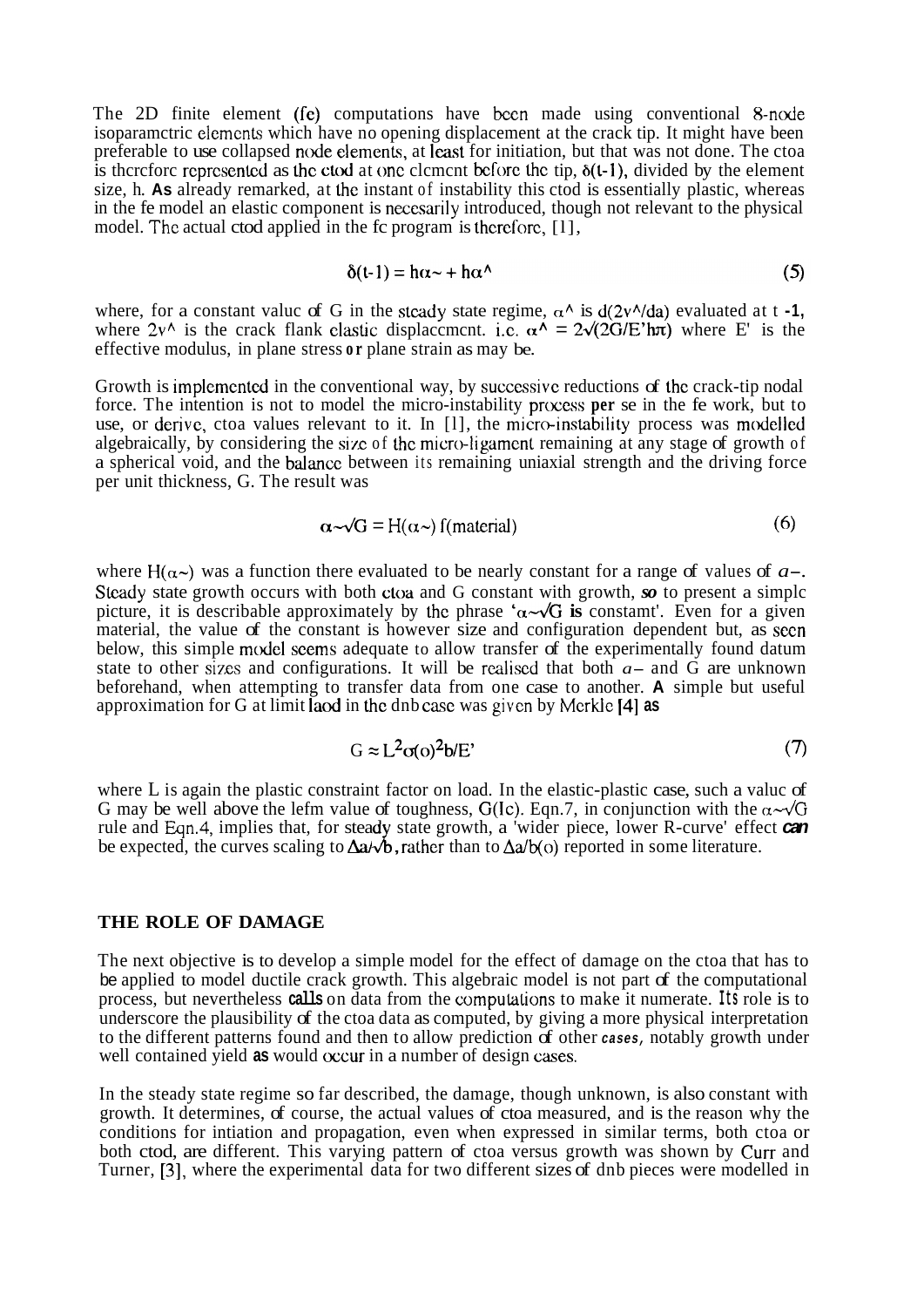3D, albeit using a straight crack front, based on the wotk done as the input and ctoa **as** output. It was seen that, for the small fully plastic piece which initiated close to maximum load, the computed ctoa (which **as** in the 2D work includes both plastic and elastic components) decreased to steady state after lmm of growth, whereas for the larger piece, where initiation occurred at near elastic conditions, steady state was not reached until about 8mm growth. In this case of growth starting in well contained yield and then spreading to full plasticity, the ctoa decreased rapidly from its value at initiation to well below steady state, before rising to a steady state value appreciably less than that for the small datum piece. The ctoa values in steady state, were well related by ' $\alpha \sim \sqrt{G}$  is constant' rule, after allowance for the different elastic components arising from the different values of G in steady state.

Damage is taken to be the opening of voids by local plasticity. The ctoa available in the virgin material is therefore absorbed by two components, 'damage induced' and 'applied'. The 'applied' is that necessary to create the next step of growth by a micro-instability process, **as**  described above, after any prior damage has occurred, whch will always be the case except for the first step of initiation in virgin material.

The measure of the induced damage is the apparent ctoa subtended by the ctod at successive step-distances ahead of the tip, i.e., 6/h, 6/2h, 6/3h etc where **6** is the ctod and h is the step size. Thus, at any one point ahead of a growing crack, there will be an accumulation of damage,

$$
\Sigma \text{ damage} = \delta_S / h + \delta_{r} / 2h + \delta_{q} / 3h + \delta_{p} / 4h \text{ etc}
$$
 (8)

where s denotes the current tip ctod, **r** the previous (when the point considered was 2h ahead of the then tip), q before that and so on. This series starts immediately after initiation and will be cut off by the physical extent of the plastic zone ahead of the advancing tip, beyond which no damage is done. In general each a value will not be the same, thus **defining** the transient regime of small growth, but when, or if, in due course a steady state is reached, each a value will be the same.

**In** the experimental work on dnb R-curves, *[S],* a steady state was found in the fully plastic regime, though not necessarily starting immediately full plasticity was reached. This state, and its associated damage, is therefore taken to relate to the formation of successive slip lines . (hinges, for the dnb case) which are rather sharply defined for the low hardening  $HY 130$  steel data on which the model is based. The extent of damage ahead of steady state growth is therefore controlled by the formation of the slip bands. Equating the increment in internal plastic energy, dw-, to the dissipation in the slip hinge, suggests

$$
dw \sim = (\tau \delta / 2c)(Bbh\pi) \tag{9}
$$

where  $\tau$  is the shear yield stress with some allowance for work hardening,  $(\delta/2)/c$  the shear strain induced across the width c of the damage zone, Fig. 1a, and Bbh $\pi$  the volume of the slip hinge (treated as a circle). In the computations,  $dw$ - will relate to a step  $h = da$ , and dividing through by Bb, can be related conveniently to  $dJ$ -/da. Numbers cited here are for the HY 130



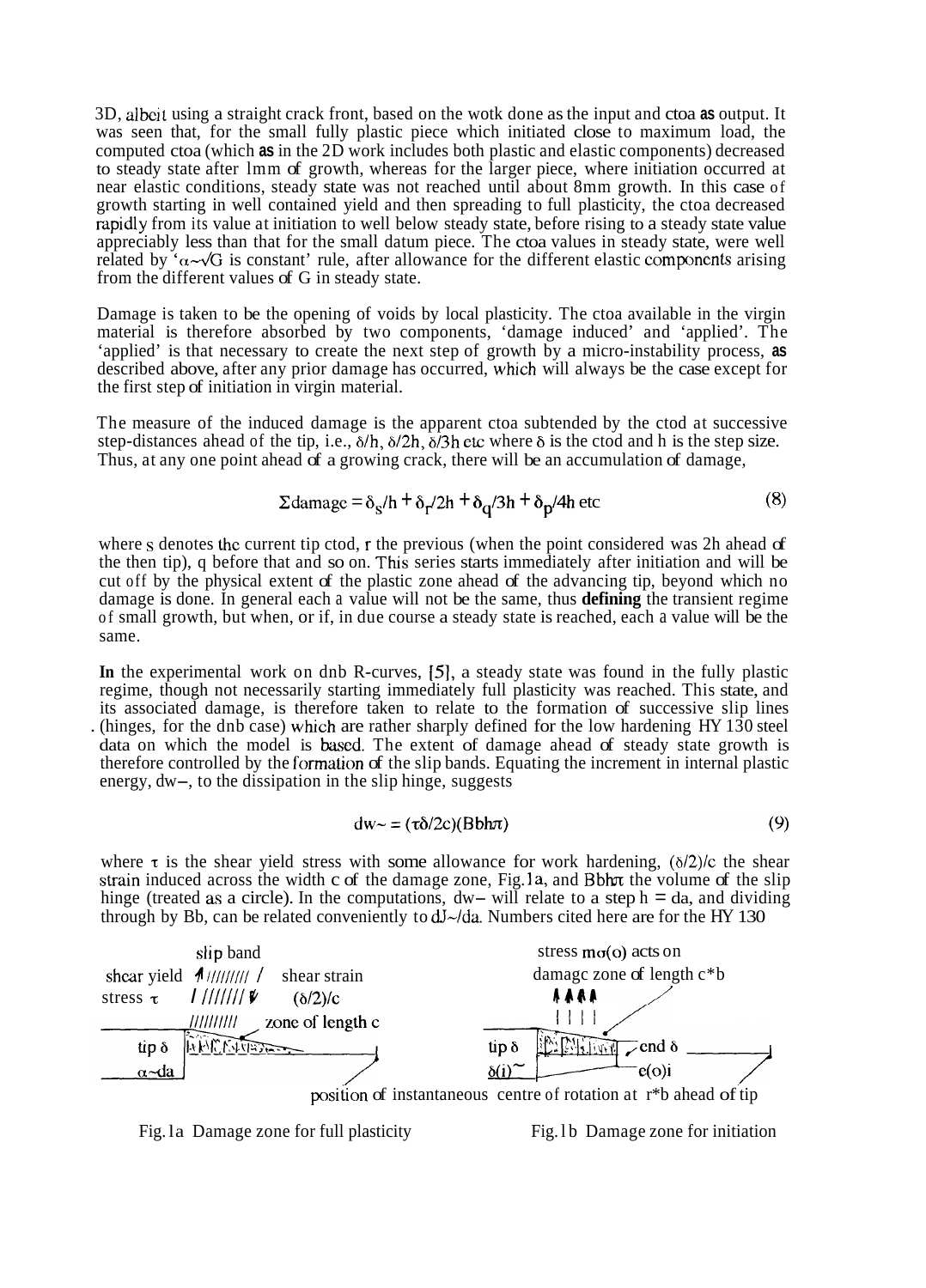dnb piece that is of the same thickness,  $B = 20$ mm, as the datum test, but two and a half times wider, W =  $95$ mm,  $S/W = 4$ ,  $a(o)/W = 0.54$ . The computed data show  $c \approx 0.7$ mm, i.e. between one and two step lengths, here taken **as** two steps for the element size used, 0.4mm. From Eqn.8, the available plastic ctoa in steady state,  $\alpha$ (ss)available, therefore becomes

$$
\alpha_{ssavailable} = \alpha_{ssapplied}(1 + 1/2 + 1/3), \text{ i.e. } 1.833 \alpha_{ssapplied} \tag{10}
$$

with  $\alpha$ (ss,applied) = 0.086 in the present case.

Initiation is regarded as a steady state in that there is no pre-existing damage so that, using the steady state rule  $\alpha \sim \sqrt{G}$  is constant' the value at initiation (suffix i) is taken to be:-

$$
\alpha \sim t = 1.833 \alpha_{\text{ssapplied}} (\sqrt{(\mathbf{G}_{\text{SS}}/\mathbf{G}_{\text{i}})}) \tag{11}
$$

with  $G(ss) = 0.280$ ,  $G(i) = 0.144$ MN/m in the present case, giving  $\alpha$   $\sim$ (i) = 0.220. Since there is no prior damage, this value is the applied term to cause initiation. The more conventional argument would be that the ctod at initiation is the same for different pieces with the same constraint. That ignores the effect of the different driving force, G at initiation, in the two cases.

In between initiation and the onset of steady state, there is the transient regime for which the available ctoa at any step, m, prior to local instability, is taken **as** 

$$
\alpha_{\mathbf{m}} = \alpha_{\mathbf{SS}} \sqrt{(\mathbf{G}_{\mathbf{SS}}/\mathbf{G}_{\mathbf{m}})}\tag{12}
$$

initiation being just **a** particular case of this relationship. But after initiation, the value  $\alpha$ -(m) cannot be directly applied, since the prior damage will reduce the capacity for ctoa that remains. For the first step after initiation,

$$
\alpha_{\text{applied},1} = \alpha_{\text{eq}} \cdot \alpha_{\text{eq}} \cdot (1/2) \tag{13a}
$$

For the second step,

$$
\alpha_{\text{applied},2} = \alpha_{\text{eq}} \cdot \{ \alpha_{\text{eq}} \cdot (1/3) + \alpha_{\text{applied},1} \cdot (1/2) \} \tag{13b}
$$

This pattern is repeated for subsequent steps, with successive terms being added onto the accumulating damage,

$$
\alpha_{\text{applied,m}} = \alpha_{\text{m}} - \{ \alpha_{\text{m}} \cdot (1/(m+1)) + \alpha_{\text{applied},1} (1/m) + \dots + \alpha_{\text{applied},m-1} (1/2) \} \tag{13c}
$$

The **damage** fraction for  $\alpha$ -(i) continues up to 1/n where n will be determined by the quite extensive damage caused by the large applied ctoa at initiation. **A** simple estimate is made from the force opening the damage zone and the plastic displacement through which it moves:

$$
w \sim (i) = m\sigma(o)Bc^*b\{\delta + e(o)i\}/2
$$
 (14)

where  $w$ -(i) is the plastic component of work up to initiation,  $c$ <sup>\*</sup>b is the extent of the damage ahead of the tip,  $\delta$  is the applied ctod, here the initiation value, 0.088mm, (i.e., (h)ctoa(i) = 0.4(0.220)mm) again envisaged as a plastic term. The force opening the crack is taken as ma(o)Bc\*b, and the ctod, 8, at initiation, taken from the Dugdale model **as** G/mo(o).The average movement of that force is taken **as** the mean **of** the tip opening, **6,** and the very small plastic displacement at the far end of the zone, notionally the yield strain, e(o), acting over the inclusion spacing, i, Fig. 1b. Writing J- and G in the form  $\eta w/bb$  gives  $c^* = (2/\eta \sim)(J \sim /G) \approx$ inclusion spacing, i, Fig.1b. Writing J– and G in the form  $\eta w/Bb$  gives  $c^* = (2/\eta \sim)(J \sim/G)$ <br>(J–/G) for dnb. For the present *case*,  $c^*b = 4 \text{Jmm}$ , so that damage at initiation extends about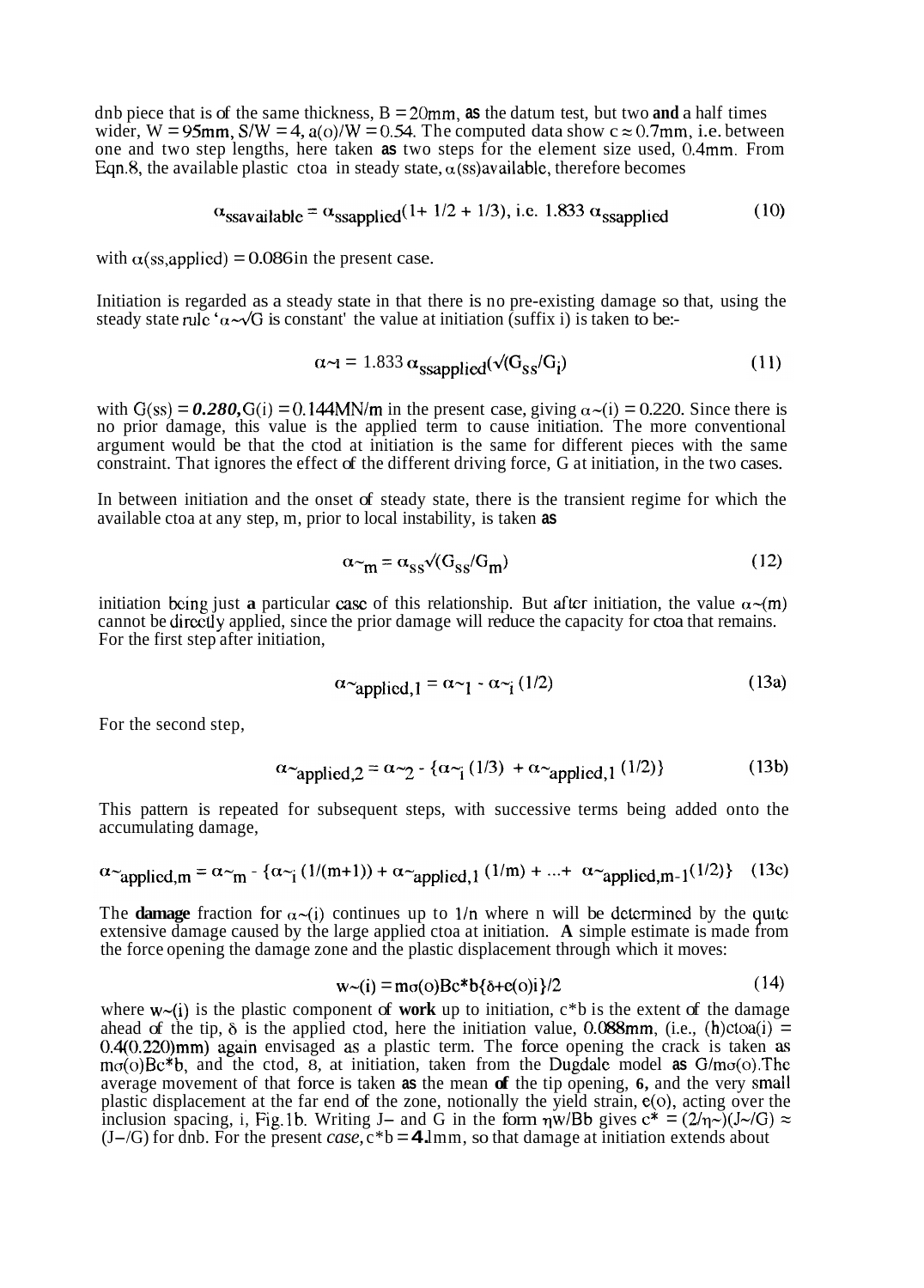10 stcps ahead of the tip.

For small growth, just after initiation, thc applied ctoa reduces so that the extent of the further damage ahead, also reduces. The above simple model becomes **less** secure; for example the instantancous ccntrc of rotation movcs 'below' thc centrclinc **so** that the (1- c\*/r\*) exprcssion is not correct for **the** movcmcnt at c\*b ahead of the tip. In the prcsent work, the estimate of 4mm (10 stcps) has been retained for all the transient growth, because another effect soon over-rides it. This cffcct is **the** onset of full plasticity at maximum load, at about *Aa* = 3.6mm **(9** steps of growth) for the present data, at which point the steady state estimate of damage for only 2 steps ahead of the tip, cuts in.

Thus four regimes arc seen in the prcsent examplc:

i) initiation, where there is no prior damage;

ii) a reducing ctoa controlled by the prior damage caused by initiation and then, at each subsequent step, by the accumulation of thc **(Icsscr)** damagc further ahead of the original tip plus the **(lesser)** damage ahead of each successive smaller ctoa.

iii) **as** full plasticity (maximum load) is reached and slip hinges form, the extent of damage ahead is reduced to the width of the slip zone, so that each immcdiately prior step has a much smaller effect than in the contained yield regime where the damage from initiation and just after, still dominated. The summation of these two effects allows ctoa to increase, giving a rising transicnt after maximum load but before stcady state.

iv) steady state is reached whcn growth has passed beyond thc effect of damage at initiation and soon thereafter, so that each applied CTOA induces some damage for just (here) two steps ahead of thc advancing tip, both applied and induced values soon becoming constant.

# **TWO EXAMPLES**

An example exercise for three HY 130 dnb pieces arc shown, all  $S/W = 4$ ,  $a(0)/W = 0.54$ .

A) the datum small piece,  $B = 20$ mm,  $W = 95$ mm; (b(o)/ $B \approx 0.9$ )

B) a geometrically similar piece,  $B = 50$ mm,  $W = 95$ mm,  $(b(0)/B \approx 0.9)$  two and a half fold largcr, for which the results are to be predicted and

C) a thin, wide piece,  $B = 20$ mm,  $\hat{W} = 95$ mm,  $(b(o)/B \approx 2.2)$  for which the results are to be predicted.

For both cascs B) and C) the remote body is modellcd in plane stress. For case B), where the fracture, *[5],* is substantially flat, all the plastic zones throughout growth are modelled in plane strain. For *caSe* C), for which the fracture, *[S],* is slant, except at its start, only the estimated initial Irwin plastic zone (about 5mm) is modclled in plane strain.

Fig 2 gives the experimental load displacement diagrams for all three pieces and the computed results for pieces B) and C) after several iterations, starting from the experimental ctoa data for the small datum test as the only known data, other than the stress-strain curve for the material.

Fig.3 shows the J-R-curves for thc three cases. It will be **seen** that curve B) is well below the datum curve A), the so called 'larger-lower' size effect. Curve C) is only marginally lower than curve A), thc much **lcsscr** degrec of plane strain offsetting most of the effect of larger width.

Fig.4, in which some of the computed values, for example, G and  $dw$ -(i) and  $dw$ -(ss), have been used to make the foregoing damage relationships numerate, shows three values of the ctoa for piece C), together with the ctoa for the datum piece A), this last from [3]:

i) the input to the computations (derived **as** just said by iteration from the datum test data),

ii) the 'output' **as** calculated from Eqn.4 where **dl-** is taken **as** the far-field integral value in the computations and  $a$  – is the term here called  $a$  –(applied),

iii) the present estimate based on the damage model **as** described above.

The experimental steady state lines for ctoa, from *[5],* are also shown, for the pieces **A)** and C).

The estimates ii) and iii) are in effect self-consistency checks on the whole micro-instability model and the interpretation of it via ctoa and its use in the fe computations, [l], in that they make use of algebraic relationships not themselves **part** of the fe model. They are also of use in assessing when the converged solution has been reached.

The reasons for the differnt shapes of the two curves in Fig.4, fully plastic datum A), and the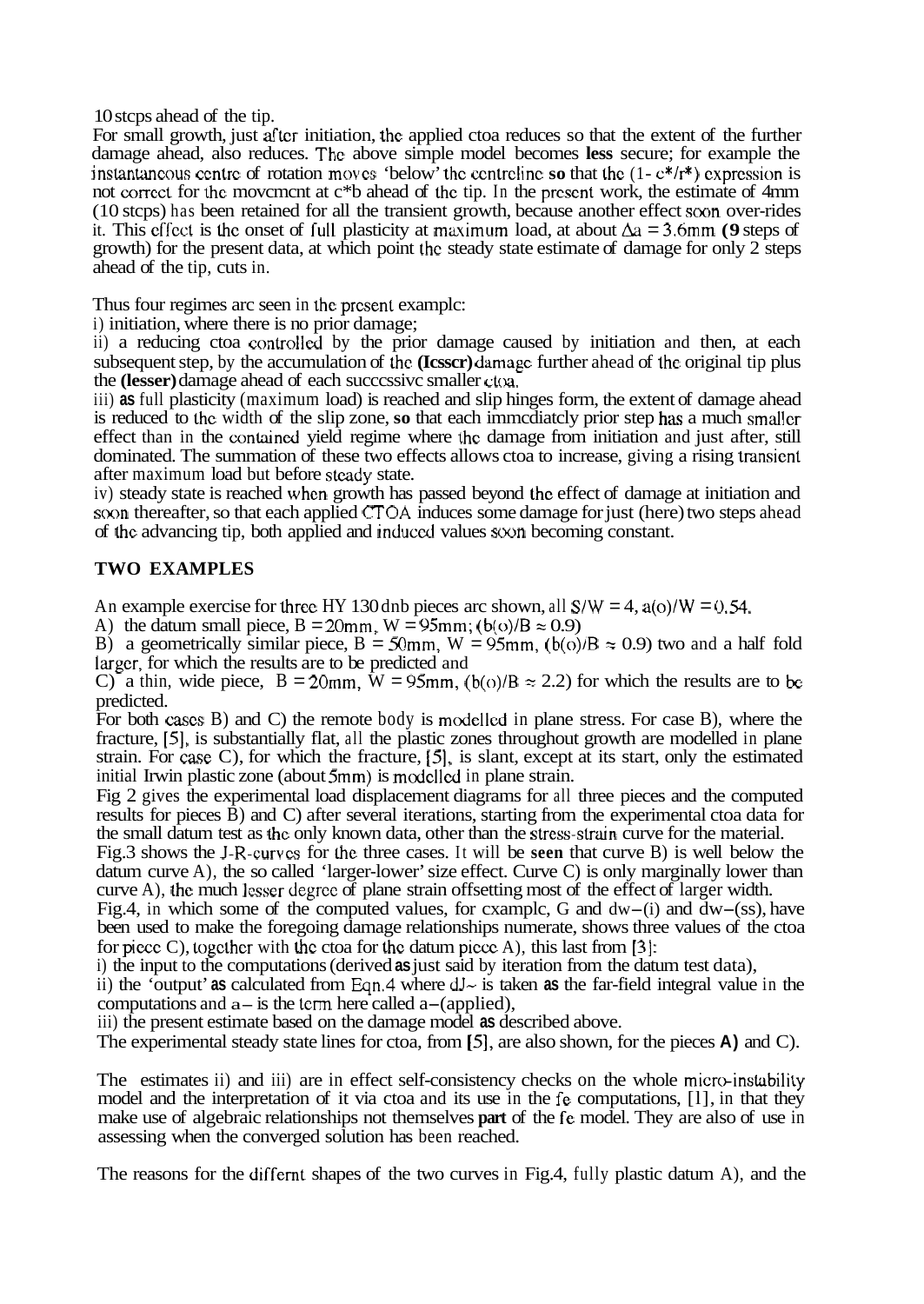wide piece C). For the datum case where initiation is vcry close to maximum load, the initiation and steady state damage processes practically swamp any transient rcgime other than the first rapid fall with small growth **(as** secn not only in the computations of [3] but also in the original infiltration studies of Garwood,  $[6]$ ), whereas in piece C), all the above features play a **part.** 

# **DISCUSSION AND CONCLUSIONS**

Eqn.4 implies there will be a term  $dJ$ - $/da$  and thus a rising J-type R curve (with the elastic component also added) whenever  $\alpha$  exists. That will always be the *case* for ductile growth in real metals where at least some plasticity will always exist. Thus, even in plane strain and near lefm conditions, there will always be a rising R-curve in real materials.

For quasi-lcfm cases, where plasticity is always well contained, the slope of the conventional J-R-curve may be quite shallow. It will only become appreciable as, or if, the ctoa increases with growth (although other factors such **as** the normalised load, L, and the elastic component will also be increasing). A quite marked increase in ctoa will occur only when, or if, full plasticity spreads across the remaining ligament, an cycnt not always seen in design or operating cases.

For lower strength higher hardening metals, for which no relevant ctoa data are known, it is anticipated that the transient regime will be more extensive so that the steady state regime may not occur until well after maximum load, probably beyond much of the small growth test data in the litcraturc. Size cffects wcrc rcportcd lor moderate growth by Hutchinson [7] in his computations on A533B or similar type of materials. That probably implies that the ctoa would follow the present trends although whether a steady state was reached, is not clear.

For small growth, if initiation and thus the damage ahead, were identical in two pieces and if the term here called the available  $\alpha$  were invariant with growth, then the resulting  $\alpha$  -(applied) and thus  $dJ<sub>></sub>$  would be the same for the two pieces. Such a pattern would no doubt be the regime called J-controlled growth. In fact, for the micro-instability model, the ctoa for initiation, **a.. well as** steady state, depends on the driving force G since G is f(configuration,  $\boldsymbol{\bigtriangledown}$ ). That is unlikely to be identical in the two cases. So the values of a-(applied), and probably  $dJ \sim$  from Eqn.4, will in principle, be different. However, it is not clear whether the other terms in Eqn.4 (such **as** L in **dJ-)** and of G to add in the elastic component, would increase **or** reduce the differences just stated and to within experimental uncertainty there may well be sizes or configurations for which these arguments leave J-R-curves for small growth, not very specimen size dependent.

The previously reported scaling of certain R-curves to an abscissa of  $\Delta a/b(0)$  now appears to be a consequence of the pattern of ctoa v  $\Delta$ . The scaling factor varies between the transient and steady state regimes and a specific scale factor of  $\Delta a/b$ (o) has not been deduced algebraically.

# *Acknowledgements*

The writer is very grateful to Dr R.M.Curr, who, following [3] set up the facilities for conducting the computations, by adapting an in-house 2D program.

# *References*

- 1. Turner, C.E. & Kolednik. O., (1997). FFEMS, 20(11), pp1707-1528.
- 2. Braga, L. & Turner, C.E., (1994). *Int JFract,* 65, ppR43-R48.
- 3. Curr, R.M. & Turner, C.E., (1998). *ECF 12*, Ed.Brown et al, Vol.2, pp607-12..
- 4. Merkle, J. et al., (1975). ORNL-TM-4805, Oak Ridge National Laboratory, Tennessee.
- 5. Dagbasi, M. & Turner, C.E., (1995). *JStrain Analysis,* 30(4), pp257-69.
- **6.** Garwood, **S.J.** & Turner, C.E., (lY77). In *Fracture 1977, ICF-4,* Univ. Watcrloo, Ed.Taplin, pp.279-84.
- 7. Hutchinson, J., (1997). In *Advances in Fracture Research* , *ICF-9.* Pub Pergamon, Ed.Karihaloo et al, (1), ppl-14.